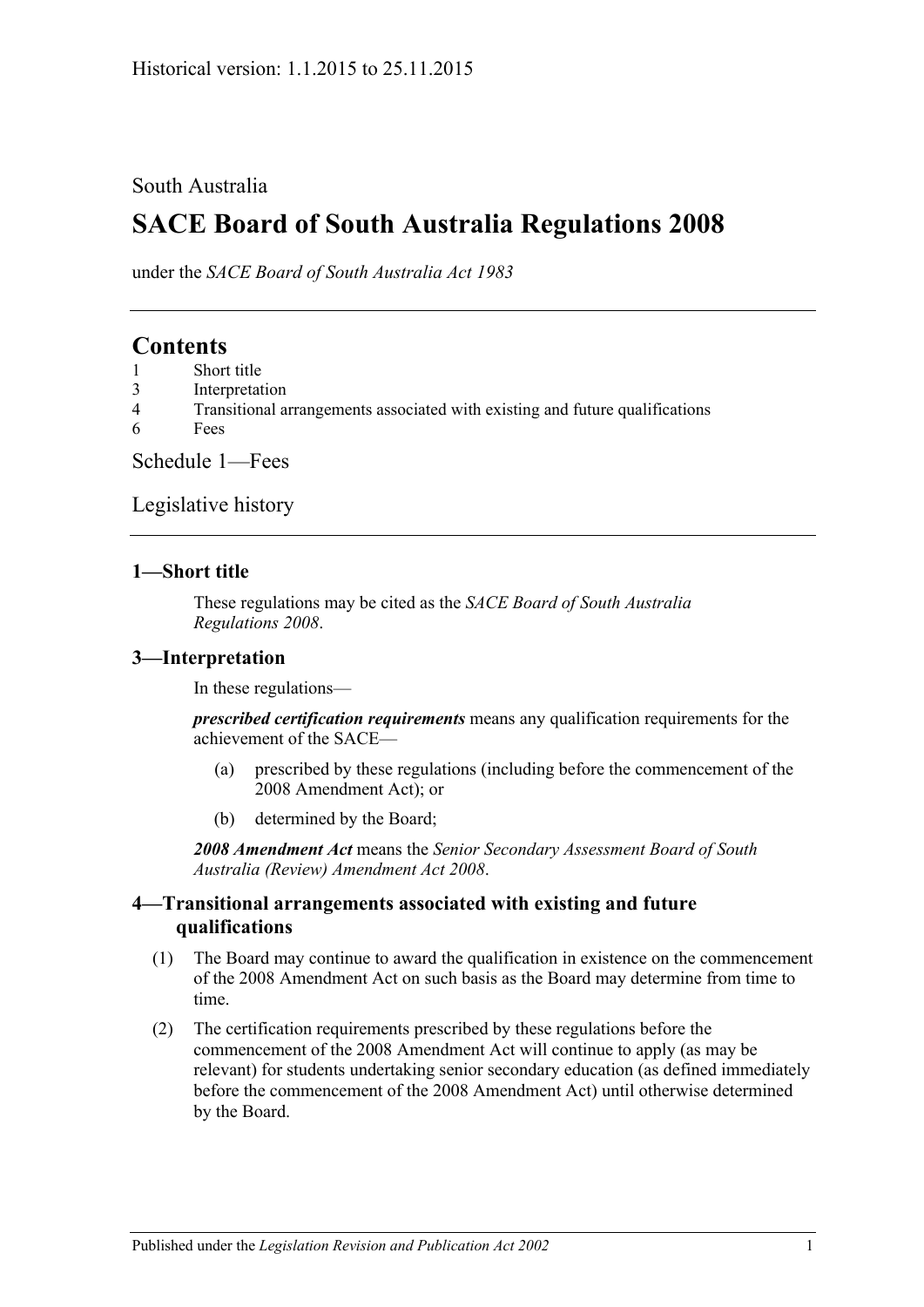- (3) All approvals given or other steps taken by the Board before the commencement of the 2008 Amendment Act (and still having force or effect immediately before that commencement) will continue to have effect in all respects on and after that commencement unless or until the Board determines otherwise.
- (4) All achievements recognised by the Board before the commencement of the 2008 Amendment Act (and being so recognised at the time of that commencement) will continue to have effect in all respects on or after that commencement (unless the Board has valid grounds to revoke the recognition of an achievement in a particular case after that commencement).

#### <span id="page-1-0"></span>**6—Fees**

- (1) The fees set out in Schedule 1 are payable to the Board.
- (2) The Board may, in appropriate cases, waive or reduce fees that would otherwise be payable under these regulations.

## <span id="page-1-1"></span>**Schedule 1—Fees**

| $\mathbf{1}$   |                                                                                                                                                                                                            | <b>Registration fee</b><br>For registration as an assessment centre of an educational<br>institution not in receipt of financial assistance from the State                                                                                                                                               | \$1 949.00 per year  |  |
|----------------|------------------------------------------------------------------------------------------------------------------------------------------------------------------------------------------------------------|----------------------------------------------------------------------------------------------------------------------------------------------------------------------------------------------------------------------------------------------------------------------------------------------------------|----------------------|--|
|                |                                                                                                                                                                                                            | (Registration entitles the institution to services similar to that<br>extended by the Board to educational institutions in receipt of<br>financial assistance from the State.)                                                                                                                           |                      |  |
| $\overline{2}$ | <b>Student fee</b>                                                                                                                                                                                         | For enrolment, assessment and certification of a student of an<br>educational institution not in receipt of financial assistance from<br>the State or a full fee paying overseas student (within the meaning<br>of the Education and Early Childhood Services (Registration and<br>Standards) Act 2011)- |                      |  |
|                | (a)                                                                                                                                                                                                        | in the case of a student enrolled at Stage 1 studying<br>fewer than 40 credits                                                                                                                                                                                                                           | \$151.00 per student |  |
|                | (b)                                                                                                                                                                                                        | in the case of a student enrolled at Stage 1 studying<br>40 credits or more                                                                                                                                                                                                                              | \$280.00 per student |  |
|                | (c)                                                                                                                                                                                                        | in the case of a student enrolled at Stage 2 studying<br>fewer than 40 credits                                                                                                                                                                                                                           | \$330.00 per student |  |
|                | (d)                                                                                                                                                                                                        | in the case of a student enrolled at Stage 2 studying<br>40 credits or more                                                                                                                                                                                                                              | \$622.00 per student |  |
| 3              | Late enrolment fee<br>For enrolment of a student for assessment of completion of<br>prescribed certification requirements after the closing date for<br>receipt of enrolments set by the Board in any year |                                                                                                                                                                                                                                                                                                          | \$102.00 per student |  |
| $\overline{4}$ | <b>Clerical check fee</b><br>For checking, at the request of a student, the clerical processes<br>and procedures involved in determining a result in a subject                                             |                                                                                                                                                                                                                                                                                                          | \$12.50 per subject  |  |
| 5              | Student assessment summary fee<br>For access to information about the contribution of examination<br>marks and moderated school assessment marks to the final result<br>of a Year 12 level subject         |                                                                                                                                                                                                                                                                                                          | \$11.50 per subject  |  |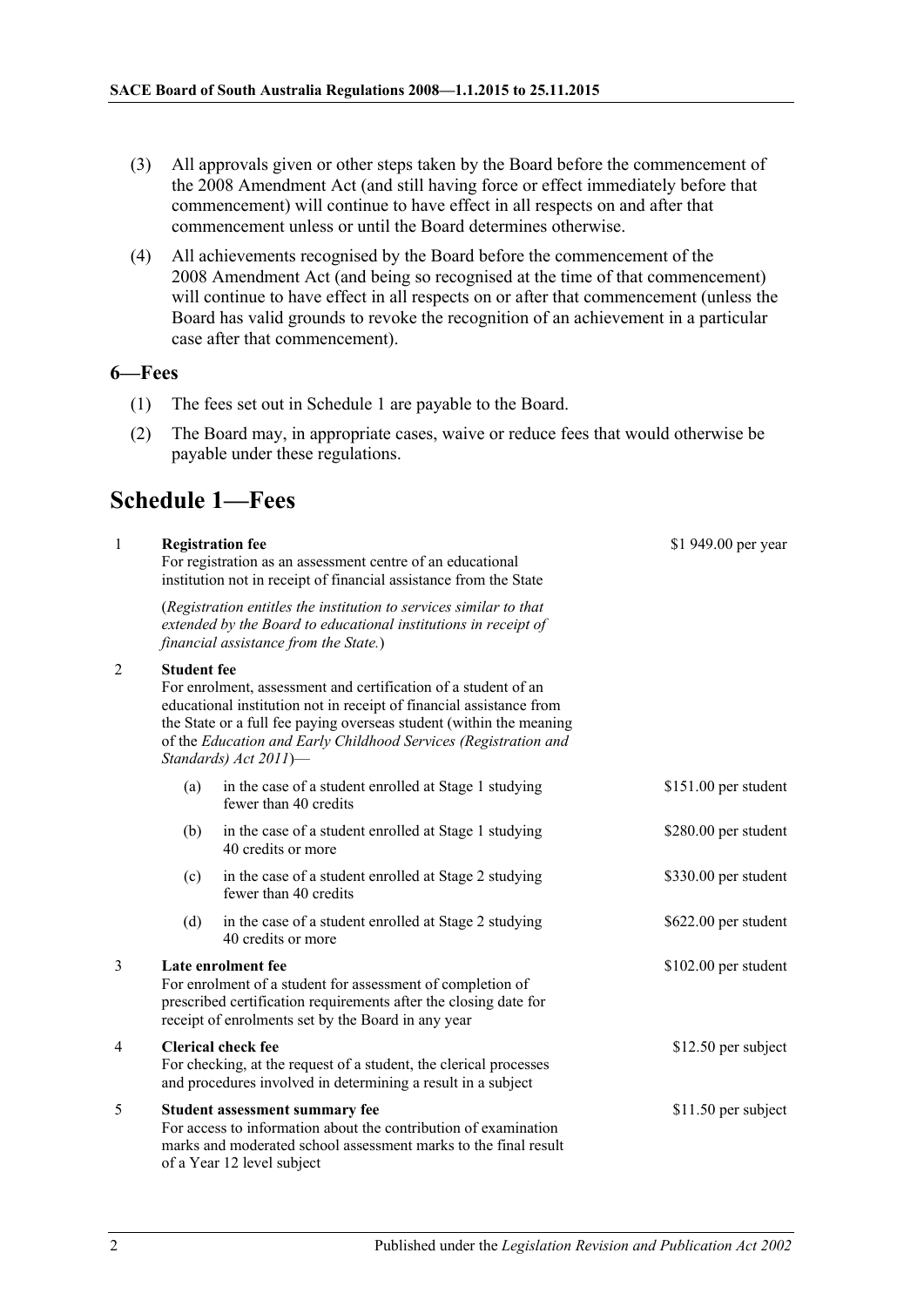| 6  |                                                                                                                         |       | Return of student material fee<br>For access of students to their assessment materials                                                                               | \$20.00 per subject                                          |  |
|----|-------------------------------------------------------------------------------------------------------------------------|-------|----------------------------------------------------------------------------------------------------------------------------------------------------------------------|--------------------------------------------------------------|--|
| 7  | <b>Statement fee</b><br>For a statement or certified record replacing—                                                  |       |                                                                                                                                                                      | \$23.00 per record or statement                              |  |
|    | (a)                                                                                                                     |       | a statement of results awarded in a specified year; or                                                                                                               |                                                              |  |
|    | (b)                                                                                                                     |       | a certified record of studies undertaken towards<br>completion of the prescribed certification requirements<br>(SACE Record of Achievement); or                      |                                                              |  |
|    | (c)                                                                                                                     |       | a certified record of results in individual subjects or<br>requirements comprised in the prescribed certification<br>requirements (SACE Statement of Results) issued |                                                              |  |
| 8  | <b>Replacement fee for SACE Certificate</b><br>For a replacement copy of a South Australian Certificate of<br>Education |       |                                                                                                                                                                      | \$40.00                                                      |  |
| 9  | <b>Subject outline fee</b>                                                                                              |       | For a copy of a subject outline                                                                                                                                      | \$11.00 if 80 pages or less<br>\$15.50 if more than 80 pages |  |
| 10 | Professional development of educators and assessors fees                                                                |       |                                                                                                                                                                      |                                                              |  |
|    | (a)                                                                                                                     |       | for provision of the following Assessment for Educators<br>course modules (per group):                                                                               |                                                              |  |
|    |                                                                                                                         | (i)   | Principles and Language of Assessment                                                                                                                                | \$2 500.00                                                   |  |
|    |                                                                                                                         | (ii)  | Authentic Assessment - Purpose and Design                                                                                                                            | \$2 500.00                                                   |  |
|    |                                                                                                                         | (iii) | <b>Assessment Strategies</b>                                                                                                                                         | \$2 500.00                                                   |  |
|    |                                                                                                                         | (iv)  | Feedback and Data                                                                                                                                                    | \$2 500.00                                                   |  |
|    |                                                                                                                         | (v)   | Moderation and Reporting                                                                                                                                             | \$2 500.00                                                   |  |
|    |                                                                                                                         | (vi)  | for all course modules listed in subparagraphs (i)<br>to $(v)$                                                                                                       | \$10 000.00                                                  |  |
|    | (b)                                                                                                                     |       | for provision of Certified Educational Assessor Course<br>(5 modules) (per person)                                                                                   | \$1 000.00                                                   |  |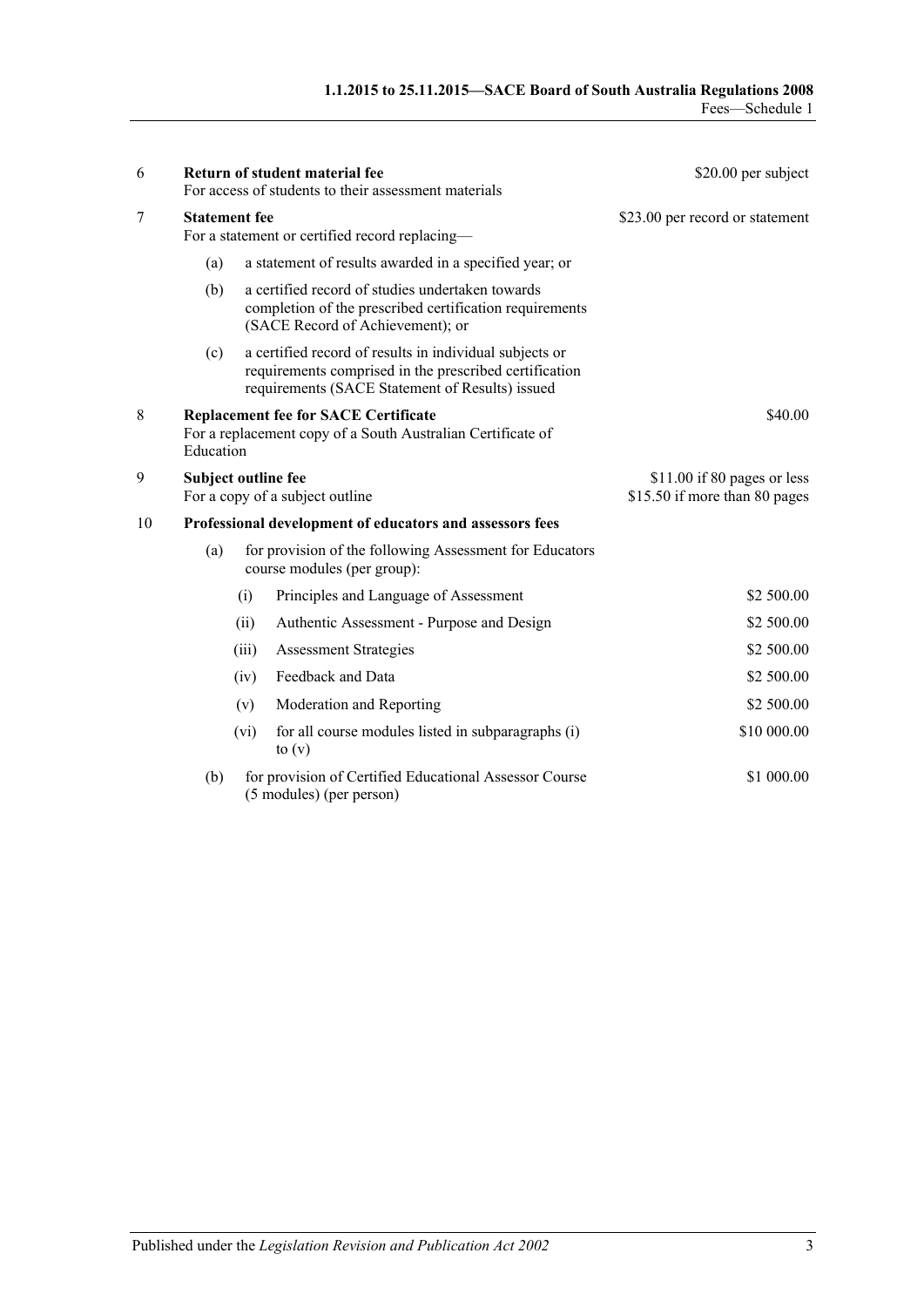# <span id="page-3-0"></span>**Legislative history**

### **Notes**

- Please note—References in the legislation to other legislation or instruments or to titles of bodies or offices are not automatically updated as part of the program for the revision and publication of legislation and therefore may be obsolete.
- Earlier versions of these regulations (historical versions) are listed at the end of the legislative history.
- For further information relating to the Act and subordinate legislation made under the Act see the Index of South Australian Statutes or www.legislation.sa.gov.au.

## **Legislation revoked by principal regulations**

The *SACE Board of South Australia Regulations 2008* revoked the following: *SACE Board of South Australia Regulations 2000*

## **Principal regulations and variations**

New entries appear in bold.

| Year No  |     | Reference                | Commencement      |
|----------|-----|--------------------------|-------------------|
| 2008 255 |     | Gazette 18.9.2008 p4509  | $18.9.2008$ : r2  |
| 2008     | 309 | Gazette 18.12.2008 p5668 | $18.12.2008:$ r 2 |
| 2009 301 |     | Gazette 17.12.2009 p6360 | 17.12.2009: r2    |
| 2010 266 |     | Gazette 16.12.2010 p5727 | $1.1.2011:$ r 2   |
| 2011 278 |     | Gazette 15.12.2011 p5056 | $1.1.2012$ : r 2  |
| 2012 273 |     | Gazette 20.12.2012 p6244 | $1.1.2013$ : r 2  |
| 2013     | 283 | Gazette 19.12.2013 p4956 | $1.1.2014$ : r 2  |
| 2014 275 |     | Gazette 27.11.2014 p6562 | $1.1.2015$ : r 2  |

## **Provisions varied**

New entries appear in bold.

Entries that relate to provisions that have been deleted appear in italics.

| Provision                                   | How varied                                                                                                            | Commencement |
|---------------------------------------------|-----------------------------------------------------------------------------------------------------------------------|--------------|
| r <sub>2</sub>                              | omitted under Legislation Revision and<br>Publication Act 2002                                                        | 18.12.2008   |
| r3                                          |                                                                                                                       |              |
| Act                                         | deleted by $275/2015$ r $4(1)$                                                                                        | 1.1.2015     |
| prescribed<br>certification<br>requirements | prescribed qualification requirements varied<br>to read prescribed certification requirements<br>by $275/2015$ r 4(2) | 1.1.2015     |
| r <sub>5</sub>                              | deleted by $275/2015$ r 5                                                                                             | 1.1.2015     |
| Sch 1                                       | substituted by 309/2008 r 4                                                                                           | 18.12.2008   |
|                                             | substituted by 301/2009 r 4                                                                                           | 17.12.2009   |